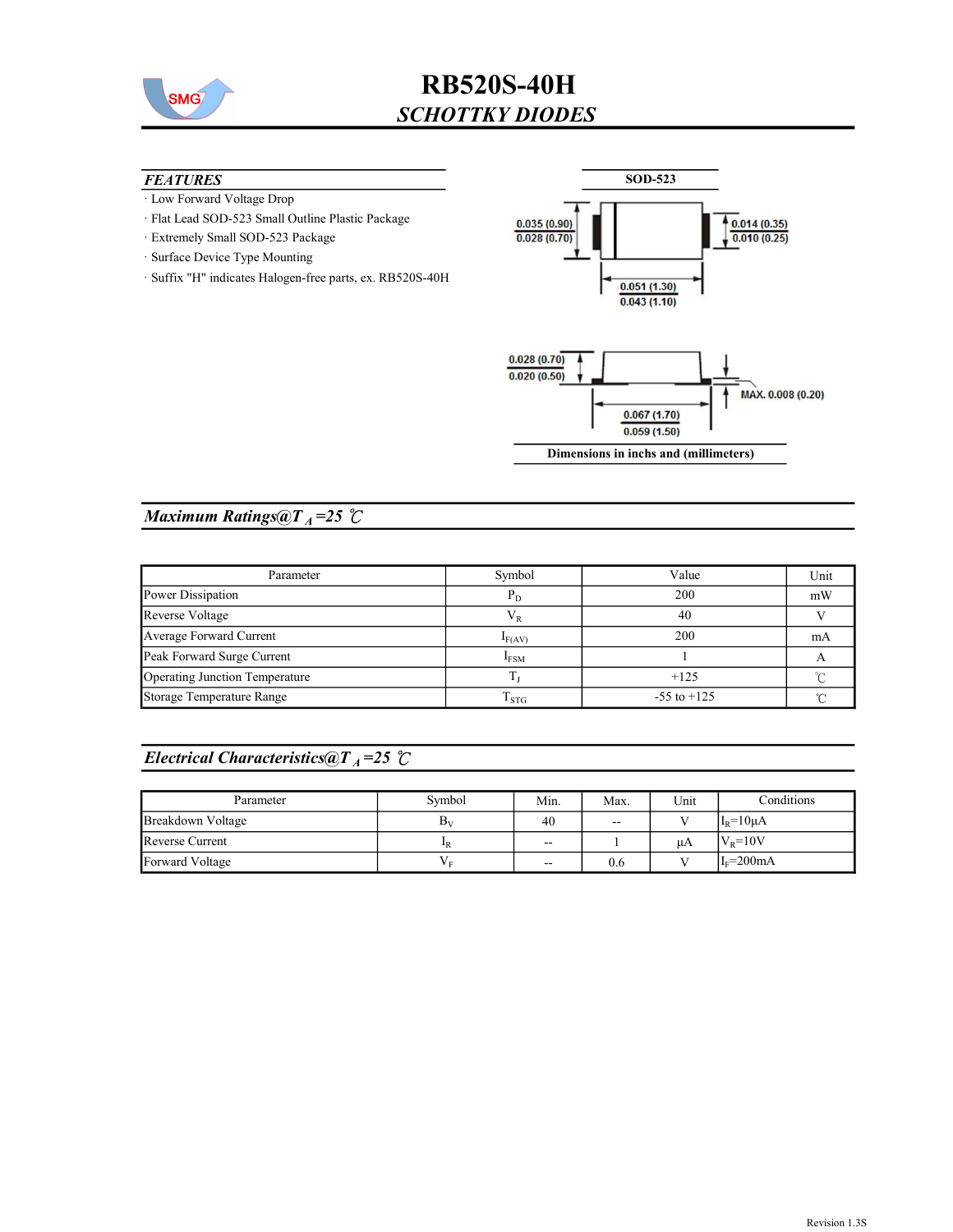

## RB520S-40 SCHOTTKY DIODES

### Typical Characteristics